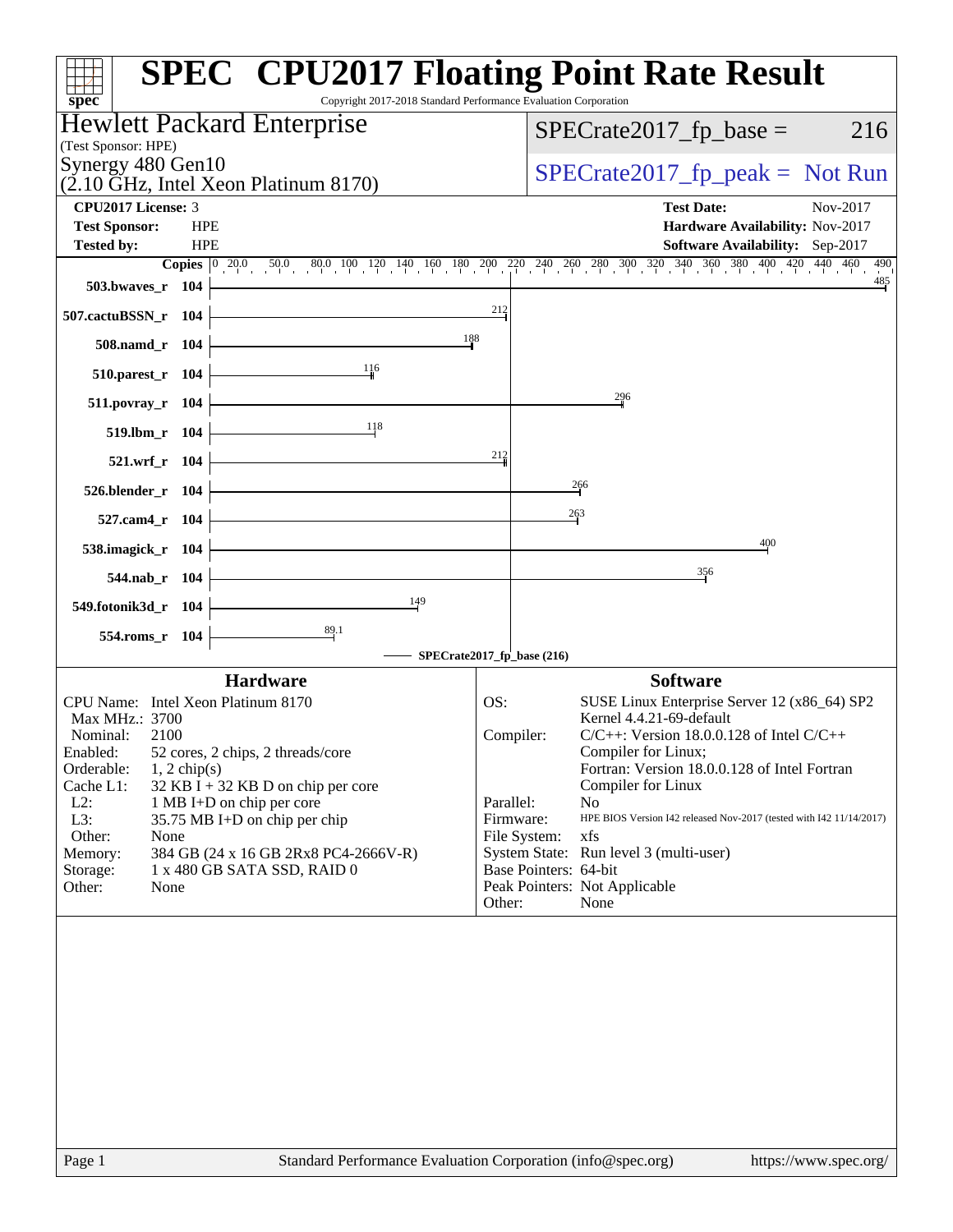# **[spec](http://www.spec.org/)**

# **[SPEC CPU2017 Floating Point Rate Result](http://www.spec.org/auto/cpu2017/Docs/result-fields.html#SPECCPU2017FloatingPointRateResult)**

Copyright 2017-2018 Standard Performance Evaluation Corporation

### Hewlett Packard Enterprise

(Test Sponsor: HPE)

(2.10 GHz, Intel Xeon Platinum 8170)

 $SPECTate2017<sub>fr</sub> base = 216$ 

Synergy 480 Gen10  $SPECrate2017$  fp\_peak = Not Run

**[CPU2017 License:](http://www.spec.org/auto/cpu2017/Docs/result-fields.html#CPU2017License)** 3 **[Test Date:](http://www.spec.org/auto/cpu2017/Docs/result-fields.html#TestDate)** Nov-2017 **[Test Sponsor:](http://www.spec.org/auto/cpu2017/Docs/result-fields.html#TestSponsor)** HPE **[Hardware Availability:](http://www.spec.org/auto/cpu2017/Docs/result-fields.html#HardwareAvailability)** Nov-2017 **[Tested by:](http://www.spec.org/auto/cpu2017/Docs/result-fields.html#Testedby)** HPE **[Software Availability:](http://www.spec.org/auto/cpu2017/Docs/result-fields.html#SoftwareAvailability)** Sep-2017

#### **[Results Table](http://www.spec.org/auto/cpu2017/Docs/result-fields.html#ResultsTable)**

|                           | <b>Base</b>                                                                                                                                                                                                                                                                                                                                                                                                                                                                                                                                                                                                                                                                                                                             |                |                |                |            |                | <b>Peak</b> |               |                |              |                |              |                |              |
|---------------------------|-----------------------------------------------------------------------------------------------------------------------------------------------------------------------------------------------------------------------------------------------------------------------------------------------------------------------------------------------------------------------------------------------------------------------------------------------------------------------------------------------------------------------------------------------------------------------------------------------------------------------------------------------------------------------------------------------------------------------------------------|----------------|----------------|----------------|------------|----------------|-------------|---------------|----------------|--------------|----------------|--------------|----------------|--------------|
| <b>Benchmark</b>          | <b>Copies</b>                                                                                                                                                                                                                                                                                                                                                                                                                                                                                                                                                                                                                                                                                                                           | <b>Seconds</b> | Ratio          | <b>Seconds</b> | Ratio      | <b>Seconds</b> | Ratio       | <b>Copies</b> | <b>Seconds</b> | <b>Ratio</b> | <b>Seconds</b> | <b>Ratio</b> | <b>Seconds</b> | <b>Ratio</b> |
| 503.bwaves_r              | 104                                                                                                                                                                                                                                                                                                                                                                                                                                                                                                                                                                                                                                                                                                                                     | 2153           | 485            | 2151           | 485        | 2153           | 484         |               |                |              |                |              |                |              |
| 507.cactuBSSN r           | 104                                                                                                                                                                                                                                                                                                                                                                                                                                                                                                                                                                                                                                                                                                                                     | 619            | 213            | 620            | 212        | 621            | 212         |               |                |              |                |              |                |              |
| 508.namd_r                | 104                                                                                                                                                                                                                                                                                                                                                                                                                                                                                                                                                                                                                                                                                                                                     | 526            | 188            | 527            | 188        | 524            | 188         |               |                |              |                |              |                |              |
| 510.parest_r              | 104                                                                                                                                                                                                                                                                                                                                                                                                                                                                                                                                                                                                                                                                                                                                     | 2324           | 117            | 2357           | 115        | 2345           | 116         |               |                |              |                |              |                |              |
| 511.povray_r              | 104                                                                                                                                                                                                                                                                                                                                                                                                                                                                                                                                                                                                                                                                                                                                     | 818            | 297            | 820            | 296        | 823            | 295         |               |                |              |                |              |                |              |
| 519.lbm r                 | 104                                                                                                                                                                                                                                                                                                                                                                                                                                                                                                                                                                                                                                                                                                                                     | 925            | 118            | 926            | <b>118</b> | 927            | 118         |               |                |              |                |              |                |              |
| $521$ .wrf r              | 104                                                                                                                                                                                                                                                                                                                                                                                                                                                                                                                                                                                                                                                                                                                                     | 1095           | 213            | 1104           | 211        | <b>1101</b>    | 212         |               |                |              |                |              |                |              |
| 526.blender_r             | 104                                                                                                                                                                                                                                                                                                                                                                                                                                                                                                                                                                                                                                                                                                                                     | 595            | 266            | 596            | 266        | 598            | 265         |               |                |              |                |              |                |              |
| $527$ .cam $4r$           | 104                                                                                                                                                                                                                                                                                                                                                                                                                                                                                                                                                                                                                                                                                                                                     | 689            | 264            | 691            | 263        | 691            | 263         |               |                |              |                |              |                |              |
| 538.imagick_r             | 104                                                                                                                                                                                                                                                                                                                                                                                                                                                                                                                                                                                                                                                                                                                                     | 646            | 400            | 647            | 400        | 646            | 400         |               |                |              |                |              |                |              |
| $544$ .nab_r              | 104                                                                                                                                                                                                                                                                                                                                                                                                                                                                                                                                                                                                                                                                                                                                     | 491            | 356            | 492            | 356        | 493            | 355         |               |                |              |                |              |                |              |
| 549.fotonik3d r           | 104                                                                                                                                                                                                                                                                                                                                                                                                                                                                                                                                                                                                                                                                                                                                     | 2718           | 149            | 2718           | 149        | 2717           | 149         |               |                |              |                |              |                |              |
| 554.roms_r                | 104                                                                                                                                                                                                                                                                                                                                                                                                                                                                                                                                                                                                                                                                                                                                     | 1862           | 88.8           | 1852           | 89.2       | 1854           | 89.1        |               |                |              |                |              |                |              |
| $SPECrate2017_fp\_base =$ |                                                                                                                                                                                                                                                                                                                                                                                                                                                                                                                                                                                                                                                                                                                                         |                | 216            |                |            |                |             |               |                |              |                |              |                |              |
| $SPECrate2017$ fp peak =  |                                                                                                                                                                                                                                                                                                                                                                                                                                                                                                                                                                                                                                                                                                                                         |                | <b>Not Run</b> |                |            |                |             |               |                |              |                |              |                |              |
|                           | $\mathbf{D}$ 11 $\mathbf{I}$ 1 $\mathbf{I}$ 1 $\mathbf{I}$ 1 $\mathbf{I}$ 1 $\mathbf{I}$ 1 $\mathbf{I}$ 1 $\mathbf{I}$ 1 $\mathbf{I}$ 1 $\mathbf{I}$ 1 $\mathbf{I}$ 1 $\mathbf{I}$ 1 $\mathbf{I}$ 1 $\mathbf{I}$ 1 $\mathbf{I}$ 1 $\mathbf{I}$ 1 $\mathbf{I}$ 1 $\mathbf{I}$ 1 $\mathbf{I}$ 1 $\mathbf{I}$ 1<br>$\mathbf{D}$ and $\mathbf{D}$ and $\mathbf{D}$ and $\mathbf{D}$ and $\mathbf{D}$ and $\mathbf{D}$ and $\mathbf{D}$ and $\mathbf{D}$ and $\mathbf{D}$ and $\mathbf{D}$ and $\mathbf{D}$ and $\mathbf{D}$ and $\mathbf{D}$ and $\mathbf{D}$ and $\mathbf{D}$ and $\mathbf{D}$ and $\mathbf{D}$ and<br>and the contract of the contract of the contract of the contract of the contract of the contract of the contract of |                |                |                |            |                |             |               |                |              |                |              |                |              |

Results appear in the [order in which they were run.](http://www.spec.org/auto/cpu2017/Docs/result-fields.html#RunOrder) Bold underlined text [indicates a median measurement.](http://www.spec.org/auto/cpu2017/Docs/result-fields.html#Median)

#### **[Submit Notes](http://www.spec.org/auto/cpu2017/Docs/result-fields.html#SubmitNotes)**

 The numactl mechanism was used to bind copies to processors. The config file option 'submit' was used to generate numactl commands to bind each copy to a specific processor. For details, please see the config file.

### **[Operating System Notes](http://www.spec.org/auto/cpu2017/Docs/result-fields.html#OperatingSystemNotes)**

 Stack size set to unlimited using "ulimit -s unlimited" Prior to runcpu invocation Filesystem page cache synced and cleared with: sync; echo 3> /proc/sys/vm/drop\_caches runspec command invoked through numactl i.e.: numactl --interleave=all runspec <etc> irqbalance disabled with "service irqbalance stop" tuned profile set wtih "tuned-adm profile throughput-performance" VM Dirty ratio was set to 40 using "echo 40 > /proc/sys/vm/dirty\_ratio" Numa balancing was disabled using "echo 0 > /proc/sys/kernel/numa\_balancing"

### **[General Notes](http://www.spec.org/auto/cpu2017/Docs/result-fields.html#GeneralNotes)**

Environment variables set by runcpu before the start of the run: LD\_LIBRARY\_PATH = "/home/cpu2017/lib/ia32:/home/cpu2017/lib/intel64:/home/cpu2017/je5.0.1-32:/home/cpu2017/je5.0.1-64"

Binaries compiled on a system with 1x Intel Core i7-4790 CPU + 32GB RAM

**(Continued on next page)**

Page 2 Standard Performance Evaluation Corporation [\(info@spec.org\)](mailto:info@spec.org) <https://www.spec.org/>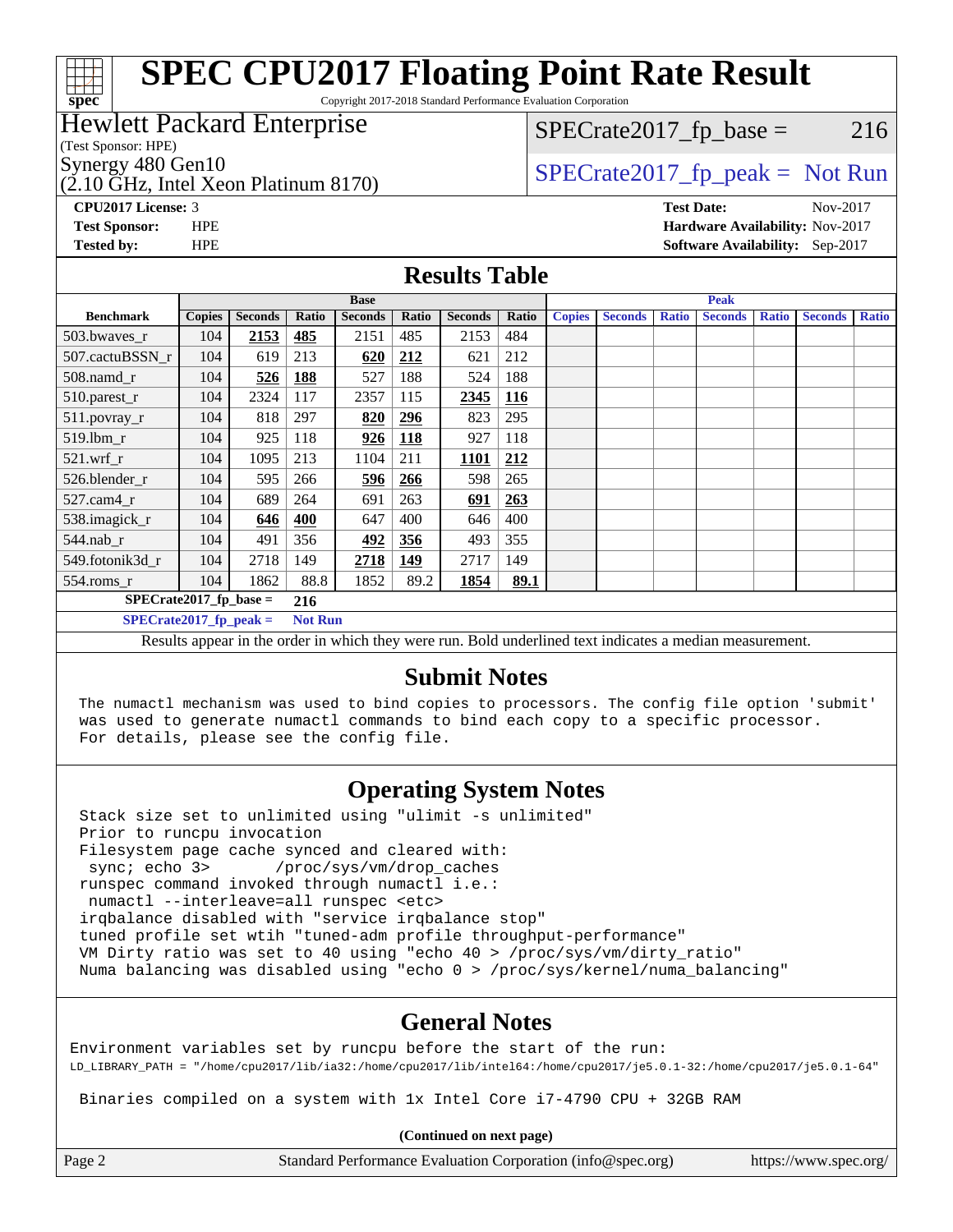## **[SPEC CPU2017 Floating Point Rate Result](http://www.spec.org/auto/cpu2017/Docs/result-fields.html#SPECCPU2017FloatingPointRateResult)**

Copyright 2017-2018 Standard Performance Evaluation Corporation

### Hewlett Packard Enterprise

(Test Sponsor: HPE)

**[spec](http://www.spec.org/)**

 $+\ +$ 

 $SPECTate2017_fp\_base = 216$ 

 $(2.10 \text{ GHz}, \text{Intel Xeon Platinum } 8170)$ Synergy 480 Gen10<br>  $\begin{array}{c|c}\n\text{SPECTate2017\_fp\_peak} = \text{Not Run} \\
\hline\n\text{SPECTate2017\_fp\_peak} = \text{Not Run}\n\end{array}$ 

**[CPU2017 License:](http://www.spec.org/auto/cpu2017/Docs/result-fields.html#CPU2017License)** 3 **[Test Date:](http://www.spec.org/auto/cpu2017/Docs/result-fields.html#TestDate)** Nov-2017

**[Test Sponsor:](http://www.spec.org/auto/cpu2017/Docs/result-fields.html#TestSponsor)** HPE **[Hardware Availability:](http://www.spec.org/auto/cpu2017/Docs/result-fields.html#HardwareAvailability)** Nov-2017 **[Tested by:](http://www.spec.org/auto/cpu2017/Docs/result-fields.html#Testedby)** HPE **[Software Availability:](http://www.spec.org/auto/cpu2017/Docs/result-fields.html#SoftwareAvailability)** Sep-2017

#### **[General Notes \(Continued\)](http://www.spec.org/auto/cpu2017/Docs/result-fields.html#GeneralNotes)**

memory using Redhat Enterprise Linux 7.4

#### **[Platform Notes](http://www.spec.org/auto/cpu2017/Docs/result-fields.html#PlatformNotes)**

|                                                                                                                                                                                                                                                                                                                                                                                                | T IGUULIII TUUS                                                                                                                                                                                                                                                                                                                                                                                      |
|------------------------------------------------------------------------------------------------------------------------------------------------------------------------------------------------------------------------------------------------------------------------------------------------------------------------------------------------------------------------------------------------|------------------------------------------------------------------------------------------------------------------------------------------------------------------------------------------------------------------------------------------------------------------------------------------------------------------------------------------------------------------------------------------------------|
| BIOS Configuration:<br>Thermal Configuration set to Maximum Cooling<br>Memory Patrol Scrubbing set to Disabled<br>LLC Prefetch set to Enabled<br>LLC Dead Line Allocation set to Disabled<br>Workload Profile set to General Throughput Compute<br>Sysinfo program /home/cpu2017/bin/sysinfo<br>running on sy480 m3 sles Fri Nov 24 05:56:12 2017<br>For more information on this section, see | Minimum Processor Idle Power Core C-State set to ClE State<br>Rev: r5797 of 2017-06-14 96c45e4568ad54c135fd618bcc091c0f<br>SUT (System Under Test) info as seen by some common utilities.<br>https://www.spec.org/cpu2017/Docs/config.html#sysinfo                                                                                                                                                   |
| From /proc/cpuinfo<br>2 "physical id"s (chips)<br>104 "processors"<br>cpu cores : 26<br>siblings : 52                                                                                                                                                                                                                                                                                          | model name: $Intel(R)$ Xeon $(R)$ Platinum 8170 CPU @ 2.10GHz<br>cores, siblings (Caution: counting these is hw and system dependent. The following<br>excerpts from /proc/cpuinfo might not be reliable. Use with caution.)<br>physical 0: cores 0 1 2 3 8 9 10 11 12 13 16 17 18 19 20 21 22 24 25 26 27 28 29<br>physical 1: cores 0 1 2 3 8 9 10 11 12 13 16 17 18 19 20 21 22 24 25 26 27 28 29 |
| From 1scpu:<br>Architecture:<br>$CPU$ op-mode( $s$ ):<br>Byte Order:<br>CPU(s):<br>On-line CPU(s) list:<br>Thread( $s$ ) per core:<br>$Core(s)$ per socket:<br>Socket(s):<br>NUMA $node(s):$<br>Vendor ID:<br>CPU family:<br>Model:<br>Model name:<br>Stepping:<br>CPU MHz:                                                                                                                    | x86 64<br>$32$ -bit, $64$ -bit<br>Little Endian<br>104<br>$0 - 103$<br>$\overline{2}$<br>26<br>$\overline{2}$<br>4<br>GenuineIntel<br>6<br>85<br>$Intel(R)$ Xeon $(R)$ Platinum 8170 CPU @ 2.10GHz<br>4<br>2095.077                                                                                                                                                                                  |
|                                                                                                                                                                                                                                                                                                                                                                                                | (Continued on next page)                                                                                                                                                                                                                                                                                                                                                                             |
| Page 3                                                                                                                                                                                                                                                                                                                                                                                         | Standard Performance Evaluation Corporation (info@spec.org)<br>https://www.spec.org/                                                                                                                                                                                                                                                                                                                 |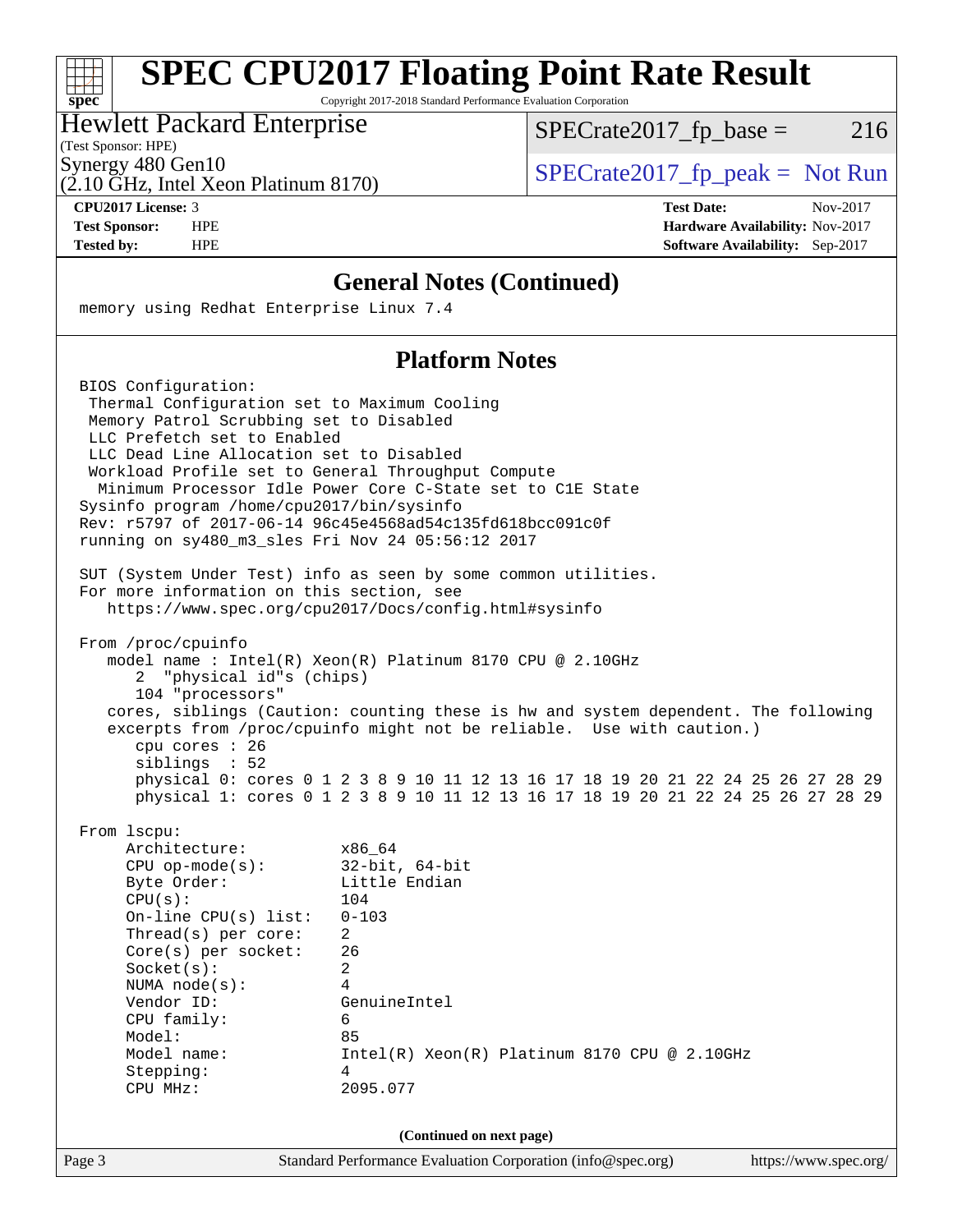# **[spec](http://www.spec.org/)**

### **[SPEC CPU2017 Floating Point Rate Result](http://www.spec.org/auto/cpu2017/Docs/result-fields.html#SPECCPU2017FloatingPointRateResult)**

Copyright 2017-2018 Standard Performance Evaluation Corporation

### Hewlett Packard Enterprise

(Test Sponsor: HPE)

 $SPECrate2017_fp\_base = 216$ 

(2.10 GHz, Intel Xeon Platinum 8170) Synergy 480 Gen10<br>  $\begin{array}{c|c}\n\text{SPECTate2017\_fp\_peak} = \text{Not Run} \\
\hline\n\text{SPECTate2017\_fp\_peak} = \text{Not Run}\n\end{array}$ 

**[CPU2017 License:](http://www.spec.org/auto/cpu2017/Docs/result-fields.html#CPU2017License)** 3 **[Test Date:](http://www.spec.org/auto/cpu2017/Docs/result-fields.html#TestDate)** Nov-2017

**[Test Sponsor:](http://www.spec.org/auto/cpu2017/Docs/result-fields.html#TestSponsor)** HPE **[Hardware Availability:](http://www.spec.org/auto/cpu2017/Docs/result-fields.html#HardwareAvailability)** Nov-2017 **[Tested by:](http://www.spec.org/auto/cpu2017/Docs/result-fields.html#Testedby)** HPE **[Software Availability:](http://www.spec.org/auto/cpu2017/Docs/result-fields.html#SoftwareAvailability)** Sep-2017

#### **[Platform Notes \(Continued\)](http://www.spec.org/auto/cpu2017/Docs/result-fields.html#PlatformNotes)**

| BogoMIPS:                                 | 4190.15                                                                                 |
|-------------------------------------------|-----------------------------------------------------------------------------------------|
| Virtualization:                           | $VT - x$                                                                                |
| $L1d$ cache:                              | 32K                                                                                     |
| Lli cache:                                | 32K                                                                                     |
| $L2$ cache:                               | 1024K                                                                                   |
| L3 cache:                                 | 36608K                                                                                  |
| NUMA $node0$ $CPU(s):$                    | $0 - 12,52 - 64$                                                                        |
| NUMA nodel CPU(s):                        | $13 - 25,65 - 77$                                                                       |
| NUMA $node2$ $CPU(s):$                    | $26 - 38, 78 - 90$                                                                      |
| NUMA $node3$ CPU $(s)$ :                  | $39 - 51, 91 - 103$                                                                     |
| Flagg:                                    | fpu vme de pse tsc msr pae mce cx8 apic sep mtrr pge mca cmov                           |
|                                           | pat pse36 clflush dts acpi mmx fxsr sse sse2 ss ht tm pbe syscall nx pdpelgb rdtscp     |
|                                           | lm constant_tsc art arch_perfmon pebs bts rep_good nopl xtopology nonstop_tsc           |
|                                           | aperfmperf eagerfpu pni pclmulqdq dtes64 monitor ds_cpl vmx smx est tm2 ssse3 sdbg      |
|                                           | fma cx16 xtpr pdcm pcid dca sse4_1 sse4_2 x2apic movbe popcnt tsc_deadline_timer aes    |
|                                           | xsave avx f16c rdrand lahf_lm abm 3dnowprefetch ida arat epb pln pts dtherm intel_pt    |
|                                           | tpr_shadow vnmi flexpriority ept vpid fsgsbase tsc_adjust bmil hle avx2 smep bmi2       |
|                                           | erms invpcid rtm cqm mpx avx512f avx512dq rdseed adx smap clflushopt clwb avx512cd      |
|                                           | avx512bw avx512vl xsaveopt xsavec xgetbvl cqm_llc cqm_occup_llc                         |
|                                           |                                                                                         |
| /proc/cpuinfo cache data                  |                                                                                         |
| cache size : 36608 KB                     |                                                                                         |
| physical chip.                            | From numactl --hardware WARNING: a numactl 'node' might or might not correspond to a    |
| $available: 4 nodes (0-3)$                |                                                                                         |
|                                           | node 0 cpus: 0 1 2 3 4 5 6 7 8 9 10 11 12 52 53 54 55 56 57 58 59 60 61 62 63 64        |
| node 0 size: 96347 MB                     |                                                                                         |
| node 0 free: 95840 MB                     |                                                                                         |
|                                           | node 1 cpus: 13 14 15 16 17 18 19 20 21 22 23 24 25 65 66 67 68 69 70 71 72 73 74 75 76 |
| 77                                        |                                                                                         |
| node 1 size: 96764 MB                     |                                                                                         |
| node 1 free: 96300 MB                     |                                                                                         |
|                                           | node 2 cpus: 26 27 28 29 30 31 32 33 34 35 36 37 38 78 79 80 81 82 83 84 85 86 87 88 89 |
| 90                                        |                                                                                         |
| node 2 size: 96764 MB                     |                                                                                         |
| node 2 free: 96474 MB                     |                                                                                         |
|                                           | node 3 cpus: 39 40 41 42 43 44 45 46 47 48 49 50 51 91 92 93 94 95 96 97 98 99 100 101  |
| 102 103                                   |                                                                                         |
| node 3 size: 96762 MB                     |                                                                                         |
| node 3 free: 96486 MB                     |                                                                                         |
| node distances:                           |                                                                                         |
| node<br>$\Omega$<br>$\mathbf 1$<br>2<br>3 |                                                                                         |
| 0:<br>10<br>21<br>31<br>31                |                                                                                         |
| 10<br>1:<br>21<br>31<br>31                |                                                                                         |
| 2:<br>31<br>21<br>31<br>10                |                                                                                         |
| 3:<br>31<br>31<br>10<br>21                |                                                                                         |
|                                           |                                                                                         |
|                                           | (Continued on next page)                                                                |
|                                           |                                                                                         |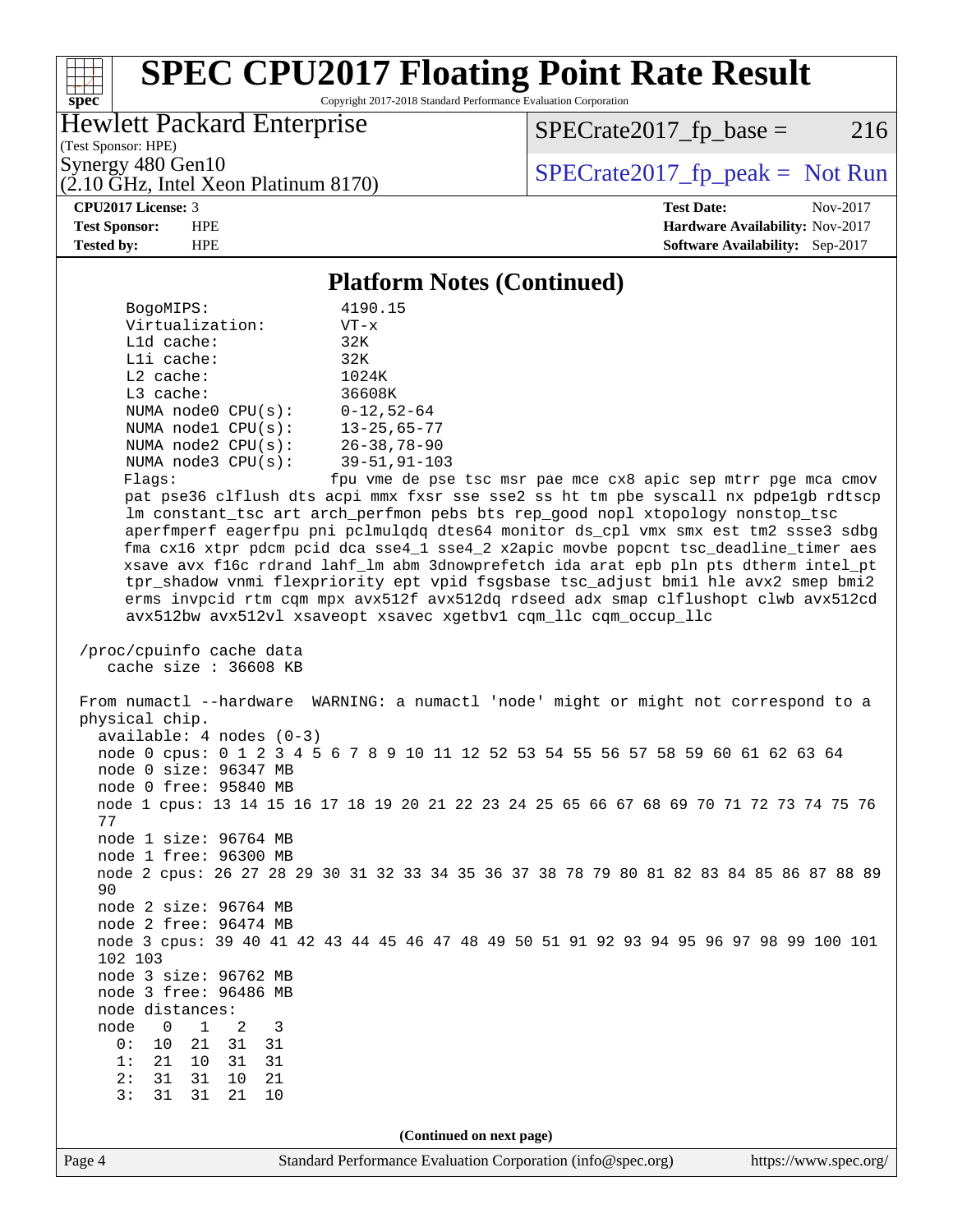#### **[SPEC CPU2017 Floating Point Rate Result](http://www.spec.org/auto/cpu2017/Docs/result-fields.html#SPECCPU2017FloatingPointRateResult)** ti h **[spec](http://www.spec.org/)** Copyright 2017-2018 Standard Performance Evaluation Corporation

Hewlett Packard Enterprise

(2.10 GHz, Intel Xeon Platinum 8170)

 $SPECTate2017<sub>fr</sub> base = 216$ 

(Test Sponsor: HPE)

Synergy 480 Gen10<br>  $SPECrate2017$  fp\_peak = Not Run

**[CPU2017 License:](http://www.spec.org/auto/cpu2017/Docs/result-fields.html#CPU2017License)** 3 **[Test Date:](http://www.spec.org/auto/cpu2017/Docs/result-fields.html#TestDate)** Nov-2017 **[Test Sponsor:](http://www.spec.org/auto/cpu2017/Docs/result-fields.html#TestSponsor)** HPE **[Hardware Availability:](http://www.spec.org/auto/cpu2017/Docs/result-fields.html#HardwareAvailability)** Nov-2017 **[Tested by:](http://www.spec.org/auto/cpu2017/Docs/result-fields.html#Testedby)** HPE **[Software Availability:](http://www.spec.org/auto/cpu2017/Docs/result-fields.html#SoftwareAvailability)** Sep-2017

### **[Platform Notes \(Continued\)](http://www.spec.org/auto/cpu2017/Docs/result-fields.html#PlatformNotes)**

 From /proc/meminfo MemTotal: 395918216 kB HugePages\_Total: 0 Hugepagesize: 2048 kB From /etc/\*release\* /etc/\*version\* SuSE-release: SUSE Linux Enterprise Server 12 (x86\_64) VERSION = 12 PATCHLEVEL = 2 # This file is deprecated and will be removed in a future service pack or release. # Please check /etc/os-release for details about this release. os-release: NAME="SLES" VERSION="12-SP2" VERSION\_ID="12.2" PRETTY\_NAME="SUSE Linux Enterprise Server 12 SP2" ID="sles" ANSI\_COLOR="0;32" CPE\_NAME="cpe:/o:suse:sles:12:sp2" uname -a: Linux sy480\_m3\_sles 4.4.21-69-default #1 SMP Tue Oct 25 10:58:20 UTC 2016 (9464f67) x86\_64 x86\_64 x86\_64 GNU/Linux run-level 3 Nov 24 05:54 SPEC is set to: /home/cpu2017 Filesystem Type Size Used Avail Use% Mounted on /dev/sda4 xfs 405G 104G 301G 26% /home Additional information from dmidecode follows. WARNING: Use caution when you interpret this section. The 'dmidecode' program reads system data which is "intended to allow hardware to be accurately determined", but the intent may not be met, as there are frequent changes to hardware, firmware, and the "DMTF SMBIOS" standard. BIOS HPE I42 11/14/2017 Memory: 24x UNKNOWN NOT AVAILABLE 16 GB 2 rank 2666 (End of data from sysinfo program) **[Compiler Version Notes](http://www.spec.org/auto/cpu2017/Docs/result-fields.html#CompilerVersionNotes)** ============================================================================== CC 519.1bm  $r(base)$  538.imagick  $r(base)$  544.nab  $r(base)$ 

**(Continued on next page)**

Page 5 Standard Performance Evaluation Corporation [\(info@spec.org\)](mailto:info@spec.org) <https://www.spec.org/>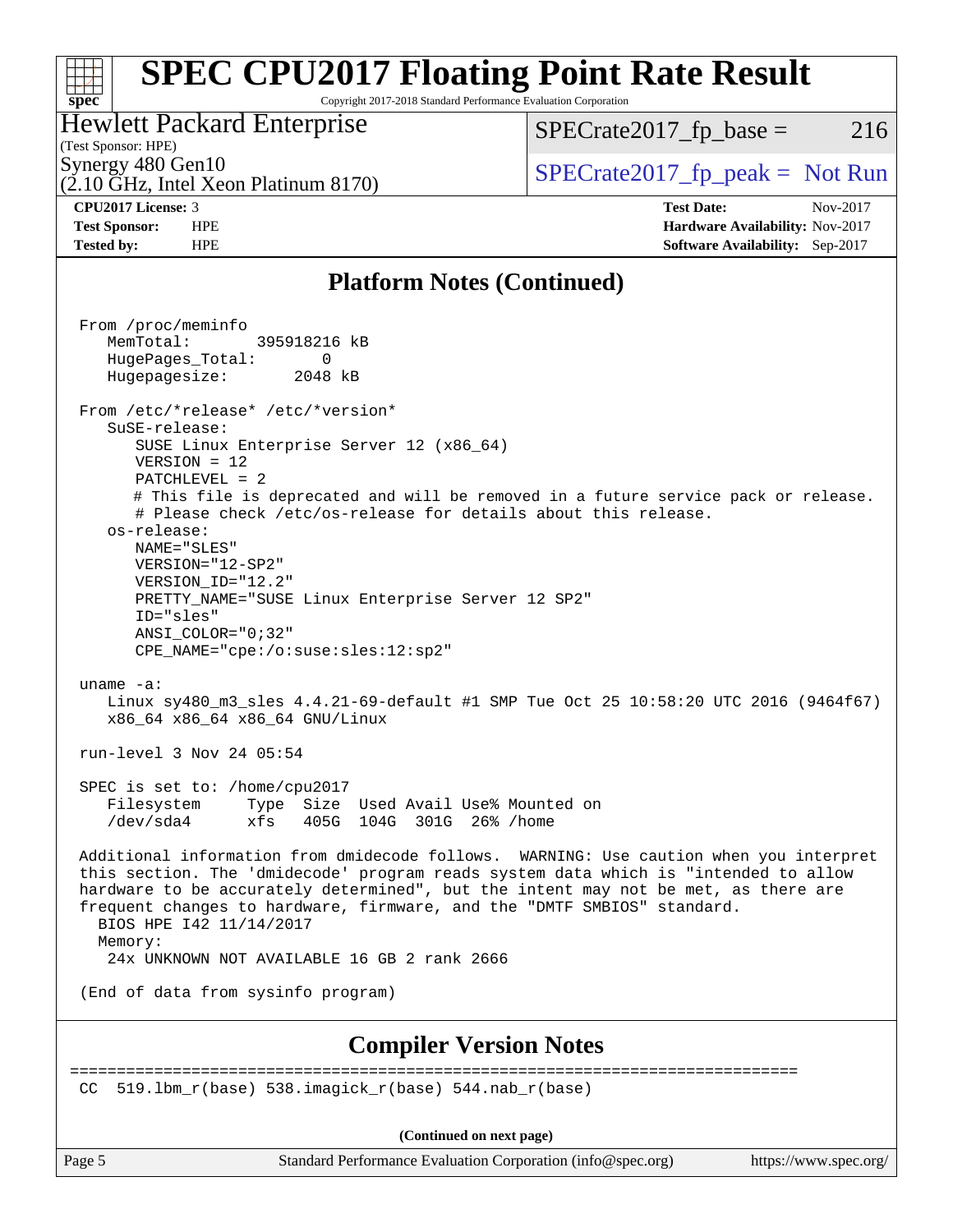| s<br>÷ | 0 | æ | Ľ |  |
|--------|---|---|---|--|

# **[SPEC CPU2017 Floating Point Rate Result](http://www.spec.org/auto/cpu2017/Docs/result-fields.html#SPECCPU2017FloatingPointRateResult)**

Copyright 2017-2018 Standard Performance Evaluation Corporation

Hewlett Packard Enterprise

(Test Sponsor: HPE)

Synergy 480 Gen10<br>  $SPECrate2017<sub>fp</sub> peak = Not Run$ <br>  $SPECrate2017<sub>fp</sub> peak = Not Run$ 

 $SPECTate2017_fp\_base = 216$ 

(2.10 GHz, Intel Xeon Platinum 8170)

**[CPU2017 License:](http://www.spec.org/auto/cpu2017/Docs/result-fields.html#CPU2017License)** 3 **[Test Date:](http://www.spec.org/auto/cpu2017/Docs/result-fields.html#TestDate)** Nov-2017 **[Test Sponsor:](http://www.spec.org/auto/cpu2017/Docs/result-fields.html#TestSponsor)** HPE **[Hardware Availability:](http://www.spec.org/auto/cpu2017/Docs/result-fields.html#HardwareAvailability)** Nov-2017 **[Tested by:](http://www.spec.org/auto/cpu2017/Docs/result-fields.html#Testedby)** HPE **[Software Availability:](http://www.spec.org/auto/cpu2017/Docs/result-fields.html#SoftwareAvailability)** Sep-2017

### **[Compiler Version Notes \(Continued\)](http://www.spec.org/auto/cpu2017/Docs/result-fields.html#CompilerVersionNotes)**

|     | icc (ICC) 18.0.0 20170811             | Copyright (C) 1985-2017 Intel Corporation. All rights reserved. |  |  |
|-----|---------------------------------------|-----------------------------------------------------------------|--|--|
|     |                                       |                                                                 |  |  |
|     |                                       | CXXC 508.namd_r(base) 510.parest_r(base)                        |  |  |
|     | icpc (ICC) 18.0.0 20170811            |                                                                 |  |  |
|     |                                       | Copyright (C) 1985-2017 Intel Corporation. All rights reserved. |  |  |
|     |                                       |                                                                 |  |  |
|     |                                       | CC 511.povray_r(base) 526.blender_r(base)                       |  |  |
|     | icpc (ICC) 18.0.0 20170811            | Copyright (C) 1985-2017 Intel Corporation. All rights reserved. |  |  |
|     | icc (ICC) 18.0.0 20170811             |                                                                 |  |  |
|     |                                       | Copyright (C) 1985-2017 Intel Corporation. All rights reserved. |  |  |
|     |                                       |                                                                 |  |  |
|     | FC 507.cactuBSSN_r(base)              |                                                                 |  |  |
|     | icpc (ICC) 18.0.0 20170811            |                                                                 |  |  |
|     | icc (ICC) 18.0.0 20170811             | Copyright (C) 1985-2017 Intel Corporation. All rights reserved. |  |  |
|     | ifort (IFORT) 18.0.0 20170811         | Copyright (C) 1985-2017 Intel Corporation. All rights reserved. |  |  |
|     |                                       | Copyright (C) 1985-2017 Intel Corporation. All rights reserved. |  |  |
|     |                                       |                                                                 |  |  |
| FC. |                                       | 503.bwaves_r(base) 549.fotonik3d_r(base) 554.roms_r(base)       |  |  |
|     | ifort (IFORT) 18.0.0 20170811         |                                                                 |  |  |
|     |                                       | Copyright (C) 1985-2017 Intel Corporation. All rights reserved. |  |  |
|     |                                       |                                                                 |  |  |
|     | $CC$ 521.wrf_r(base) 527.cam4_r(base) |                                                                 |  |  |
|     | ifort (IFORT) 18.0.0 20170811         |                                                                 |  |  |
|     |                                       | Copyright (C) 1985-2017 Intel Corporation. All rights reserved. |  |  |
|     | icc (ICC) 18.0.0 20170811             | Copyright (C) 1985-2017 Intel Corporation. All rights reserved. |  |  |
|     |                                       | __________________________________                              |  |  |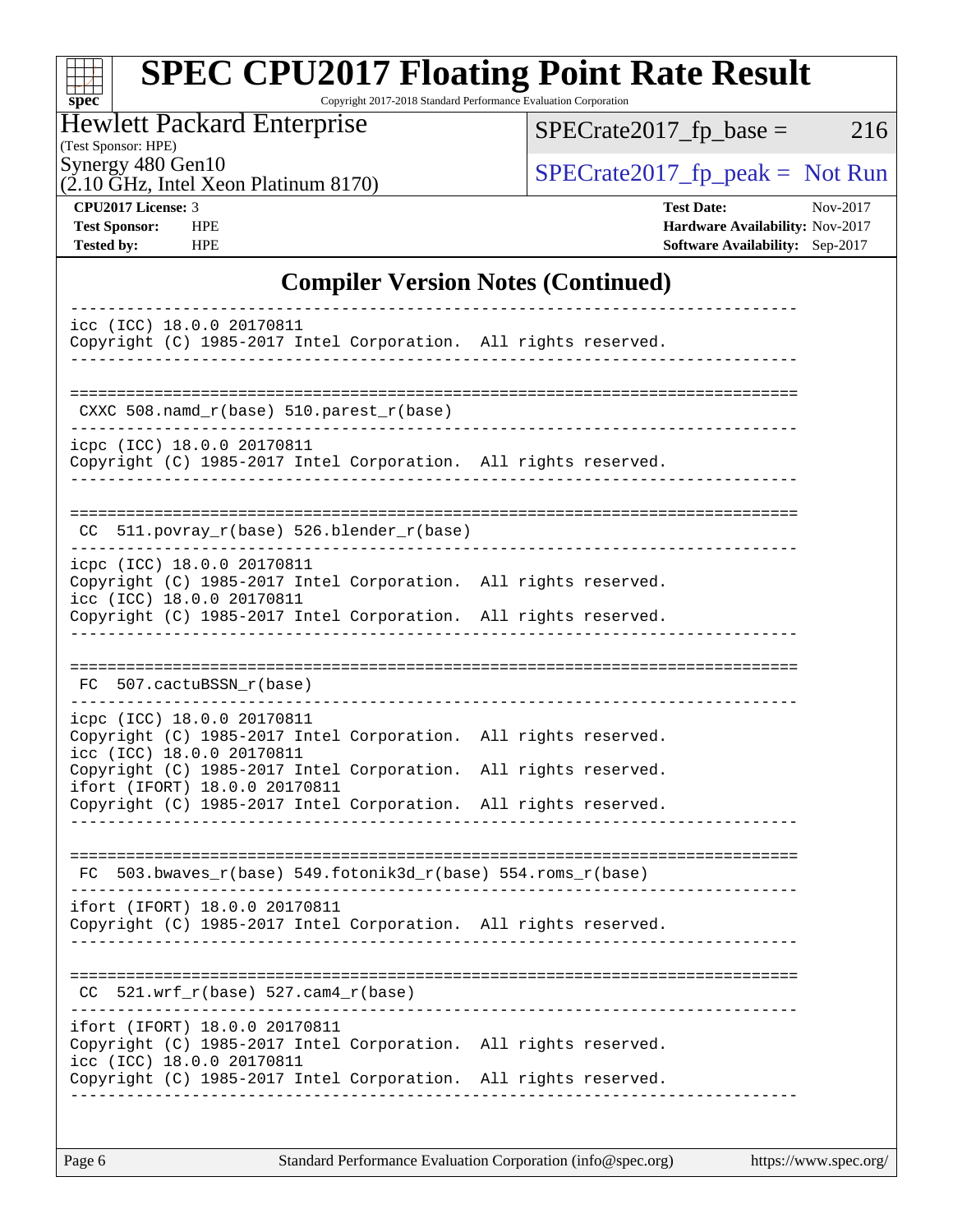### $\pm\pm\tau$ **[spec](http://www.spec.org/)**

# **[SPEC CPU2017 Floating Point Rate Result](http://www.spec.org/auto/cpu2017/Docs/result-fields.html#SPECCPU2017FloatingPointRateResult)**

Copyright 2017-2018 Standard Performance Evaluation Corporation

### Hewlett Packard Enterprise

#### (Test Sponsor: HPE)

 $SPECTate2017<sub>fr</sub> base = 216$ 

(2.10 GHz, Intel Xeon Platinum 8170) Synergy 480 Gen10  $SPECrate2017$  fp\_peak = Not Run

**[CPU2017 License:](http://www.spec.org/auto/cpu2017/Docs/result-fields.html#CPU2017License)** 3 **[Test Date:](http://www.spec.org/auto/cpu2017/Docs/result-fields.html#TestDate)** Nov-2017 **[Test Sponsor:](http://www.spec.org/auto/cpu2017/Docs/result-fields.html#TestSponsor)** HPE **[Hardware Availability:](http://www.spec.org/auto/cpu2017/Docs/result-fields.html#HardwareAvailability)** Nov-2017 **[Tested by:](http://www.spec.org/auto/cpu2017/Docs/result-fields.html#Testedby)** HPE **[Software Availability:](http://www.spec.org/auto/cpu2017/Docs/result-fields.html#SoftwareAvailability)** Sep-2017

### **[Base Compiler Invocation](http://www.spec.org/auto/cpu2017/Docs/result-fields.html#BaseCompilerInvocation)**

[C benchmarks](http://www.spec.org/auto/cpu2017/Docs/result-fields.html#Cbenchmarks):

[icc](http://www.spec.org/cpu2017/results/res2018q1/cpu2017-20171212-01858.flags.html#user_CCbase_intel_icc_18.0_66fc1ee009f7361af1fbd72ca7dcefbb700085f36577c54f309893dd4ec40d12360134090235512931783d35fd58c0460139e722d5067c5574d8eaf2b3e37e92)

[C++ benchmarks](http://www.spec.org/auto/cpu2017/Docs/result-fields.html#CXXbenchmarks): [icpc](http://www.spec.org/cpu2017/results/res2018q1/cpu2017-20171212-01858.flags.html#user_CXXbase_intel_icpc_18.0_c510b6838c7f56d33e37e94d029a35b4a7bccf4766a728ee175e80a419847e808290a9b78be685c44ab727ea267ec2f070ec5dc83b407c0218cded6866a35d07)

[Fortran benchmarks:](http://www.spec.org/auto/cpu2017/Docs/result-fields.html#Fortranbenchmarks) [ifort](http://www.spec.org/cpu2017/results/res2018q1/cpu2017-20171212-01858.flags.html#user_FCbase_intel_ifort_18.0_8111460550e3ca792625aed983ce982f94888b8b503583aa7ba2b8303487b4d8a21a13e7191a45c5fd58ff318f48f9492884d4413fa793fd88dd292cad7027ca)

[Benchmarks using both Fortran and C](http://www.spec.org/auto/cpu2017/Docs/result-fields.html#BenchmarksusingbothFortranandC): [ifort](http://www.spec.org/cpu2017/results/res2018q1/cpu2017-20171212-01858.flags.html#user_CC_FCbase_intel_ifort_18.0_8111460550e3ca792625aed983ce982f94888b8b503583aa7ba2b8303487b4d8a21a13e7191a45c5fd58ff318f48f9492884d4413fa793fd88dd292cad7027ca) [icc](http://www.spec.org/cpu2017/results/res2018q1/cpu2017-20171212-01858.flags.html#user_CC_FCbase_intel_icc_18.0_66fc1ee009f7361af1fbd72ca7dcefbb700085f36577c54f309893dd4ec40d12360134090235512931783d35fd58c0460139e722d5067c5574d8eaf2b3e37e92)

[Benchmarks using both C and C++:](http://www.spec.org/auto/cpu2017/Docs/result-fields.html#BenchmarksusingbothCandCXX) [icpc](http://www.spec.org/cpu2017/results/res2018q1/cpu2017-20171212-01858.flags.html#user_CC_CXXbase_intel_icpc_18.0_c510b6838c7f56d33e37e94d029a35b4a7bccf4766a728ee175e80a419847e808290a9b78be685c44ab727ea267ec2f070ec5dc83b407c0218cded6866a35d07) [icc](http://www.spec.org/cpu2017/results/res2018q1/cpu2017-20171212-01858.flags.html#user_CC_CXXbase_intel_icc_18.0_66fc1ee009f7361af1fbd72ca7dcefbb700085f36577c54f309893dd4ec40d12360134090235512931783d35fd58c0460139e722d5067c5574d8eaf2b3e37e92)

[Benchmarks using Fortran, C, and C++](http://www.spec.org/auto/cpu2017/Docs/result-fields.html#BenchmarksusingFortranCandCXX): [icpc](http://www.spec.org/cpu2017/results/res2018q1/cpu2017-20171212-01858.flags.html#user_CC_CXX_FCbase_intel_icpc_18.0_c510b6838c7f56d33e37e94d029a35b4a7bccf4766a728ee175e80a419847e808290a9b78be685c44ab727ea267ec2f070ec5dc83b407c0218cded6866a35d07) [icc](http://www.spec.org/cpu2017/results/res2018q1/cpu2017-20171212-01858.flags.html#user_CC_CXX_FCbase_intel_icc_18.0_66fc1ee009f7361af1fbd72ca7dcefbb700085f36577c54f309893dd4ec40d12360134090235512931783d35fd58c0460139e722d5067c5574d8eaf2b3e37e92) [ifort](http://www.spec.org/cpu2017/results/res2018q1/cpu2017-20171212-01858.flags.html#user_CC_CXX_FCbase_intel_ifort_18.0_8111460550e3ca792625aed983ce982f94888b8b503583aa7ba2b8303487b4d8a21a13e7191a45c5fd58ff318f48f9492884d4413fa793fd88dd292cad7027ca)

### **[Base Portability Flags](http://www.spec.org/auto/cpu2017/Docs/result-fields.html#BasePortabilityFlags)**

 503.bwaves\_r: [-DSPEC\\_LP64](http://www.spec.org/cpu2017/results/res2018q1/cpu2017-20171212-01858.flags.html#suite_basePORTABILITY503_bwaves_r_DSPEC_LP64) 507.cactuBSSN\_r: [-DSPEC\\_LP64](http://www.spec.org/cpu2017/results/res2018q1/cpu2017-20171212-01858.flags.html#suite_basePORTABILITY507_cactuBSSN_r_DSPEC_LP64) 508.namd\_r: [-DSPEC\\_LP64](http://www.spec.org/cpu2017/results/res2018q1/cpu2017-20171212-01858.flags.html#suite_basePORTABILITY508_namd_r_DSPEC_LP64) 510.parest\_r: [-DSPEC\\_LP64](http://www.spec.org/cpu2017/results/res2018q1/cpu2017-20171212-01858.flags.html#suite_basePORTABILITY510_parest_r_DSPEC_LP64) 511.povray\_r: [-DSPEC\\_LP64](http://www.spec.org/cpu2017/results/res2018q1/cpu2017-20171212-01858.flags.html#suite_basePORTABILITY511_povray_r_DSPEC_LP64) 519.lbm\_r: [-DSPEC\\_LP64](http://www.spec.org/cpu2017/results/res2018q1/cpu2017-20171212-01858.flags.html#suite_basePORTABILITY519_lbm_r_DSPEC_LP64) 521.wrf\_r: [-DSPEC\\_LP64](http://www.spec.org/cpu2017/results/res2018q1/cpu2017-20171212-01858.flags.html#suite_basePORTABILITY521_wrf_r_DSPEC_LP64) [-DSPEC\\_CASE\\_FLAG](http://www.spec.org/cpu2017/results/res2018q1/cpu2017-20171212-01858.flags.html#b521.wrf_r_baseCPORTABILITY_DSPEC_CASE_FLAG) [-convert big\\_endian](http://www.spec.org/cpu2017/results/res2018q1/cpu2017-20171212-01858.flags.html#user_baseFPORTABILITY521_wrf_r_convert_big_endian_c3194028bc08c63ac5d04de18c48ce6d347e4e562e8892b8bdbdc0214820426deb8554edfa529a3fb25a586e65a3d812c835984020483e7e73212c4d31a38223) 526.blender\_r: [-DSPEC\\_LP64](http://www.spec.org/cpu2017/results/res2018q1/cpu2017-20171212-01858.flags.html#suite_basePORTABILITY526_blender_r_DSPEC_LP64) [-DSPEC\\_LINUX](http://www.spec.org/cpu2017/results/res2018q1/cpu2017-20171212-01858.flags.html#b526.blender_r_baseCPORTABILITY_DSPEC_LINUX) [-funsigned-char](http://www.spec.org/cpu2017/results/res2018q1/cpu2017-20171212-01858.flags.html#user_baseCPORTABILITY526_blender_r_force_uchar_40c60f00ab013830e2dd6774aeded3ff59883ba5a1fc5fc14077f794d777847726e2a5858cbc7672e36e1b067e7e5c1d9a74f7176df07886a243d7cc18edfe67) 527.cam4\_r: [-DSPEC\\_LP64](http://www.spec.org/cpu2017/results/res2018q1/cpu2017-20171212-01858.flags.html#suite_basePORTABILITY527_cam4_r_DSPEC_LP64) [-DSPEC\\_CASE\\_FLAG](http://www.spec.org/cpu2017/results/res2018q1/cpu2017-20171212-01858.flags.html#b527.cam4_r_baseCPORTABILITY_DSPEC_CASE_FLAG) 538.imagick\_r: [-DSPEC\\_LP64](http://www.spec.org/cpu2017/results/res2018q1/cpu2017-20171212-01858.flags.html#suite_basePORTABILITY538_imagick_r_DSPEC_LP64) 544.nab\_r: [-DSPEC\\_LP64](http://www.spec.org/cpu2017/results/res2018q1/cpu2017-20171212-01858.flags.html#suite_basePORTABILITY544_nab_r_DSPEC_LP64) 549.fotonik3d\_r: [-DSPEC\\_LP64](http://www.spec.org/cpu2017/results/res2018q1/cpu2017-20171212-01858.flags.html#suite_basePORTABILITY549_fotonik3d_r_DSPEC_LP64) 554.roms\_r: [-DSPEC\\_LP64](http://www.spec.org/cpu2017/results/res2018q1/cpu2017-20171212-01858.flags.html#suite_basePORTABILITY554_roms_r_DSPEC_LP64)

### **[Base Optimization Flags](http://www.spec.org/auto/cpu2017/Docs/result-fields.html#BaseOptimizationFlags)**

[C benchmarks](http://www.spec.org/auto/cpu2017/Docs/result-fields.html#Cbenchmarks):

[-xCORE-AVX2](http://www.spec.org/cpu2017/results/res2018q1/cpu2017-20171212-01858.flags.html#user_CCbase_f-xCORE-AVX2) [-ipo](http://www.spec.org/cpu2017/results/res2018q1/cpu2017-20171212-01858.flags.html#user_CCbase_f-ipo) [-O3](http://www.spec.org/cpu2017/results/res2018q1/cpu2017-20171212-01858.flags.html#user_CCbase_f-O3) [-no-prec-div](http://www.spec.org/cpu2017/results/res2018q1/cpu2017-20171212-01858.flags.html#user_CCbase_f-no-prec-div) [-qopt-prefetch](http://www.spec.org/cpu2017/results/res2018q1/cpu2017-20171212-01858.flags.html#user_CCbase_f-qopt-prefetch) [-ffinite-math-only](http://www.spec.org/cpu2017/results/res2018q1/cpu2017-20171212-01858.flags.html#user_CCbase_f_finite_math_only_cb91587bd2077682c4b38af759c288ed7c732db004271a9512da14a4f8007909a5f1427ecbf1a0fb78ff2a814402c6114ac565ca162485bbcae155b5e4258871) [-qopt-mem-layout-trans=3](http://www.spec.org/cpu2017/results/res2018q1/cpu2017-20171212-01858.flags.html#user_CCbase_f-qopt-mem-layout-trans_de80db37974c74b1f0e20d883f0b675c88c3b01e9d123adea9b28688d64333345fb62bc4a798493513fdb68f60282f9a726aa07f478b2f7113531aecce732043)

[C++ benchmarks:](http://www.spec.org/auto/cpu2017/Docs/result-fields.html#CXXbenchmarks) [-xCORE-AVX2](http://www.spec.org/cpu2017/results/res2018q1/cpu2017-20171212-01858.flags.html#user_CXXbase_f-xCORE-AVX2) [-ipo](http://www.spec.org/cpu2017/results/res2018q1/cpu2017-20171212-01858.flags.html#user_CXXbase_f-ipo) [-O3](http://www.spec.org/cpu2017/results/res2018q1/cpu2017-20171212-01858.flags.html#user_CXXbase_f-O3) [-no-prec-div](http://www.spec.org/cpu2017/results/res2018q1/cpu2017-20171212-01858.flags.html#user_CXXbase_f-no-prec-div) [-qopt-prefetch](http://www.spec.org/cpu2017/results/res2018q1/cpu2017-20171212-01858.flags.html#user_CXXbase_f-qopt-prefetch) [-ffinite-math-only](http://www.spec.org/cpu2017/results/res2018q1/cpu2017-20171212-01858.flags.html#user_CXXbase_f_finite_math_only_cb91587bd2077682c4b38af759c288ed7c732db004271a9512da14a4f8007909a5f1427ecbf1a0fb78ff2a814402c6114ac565ca162485bbcae155b5e4258871)

**(Continued on next page)**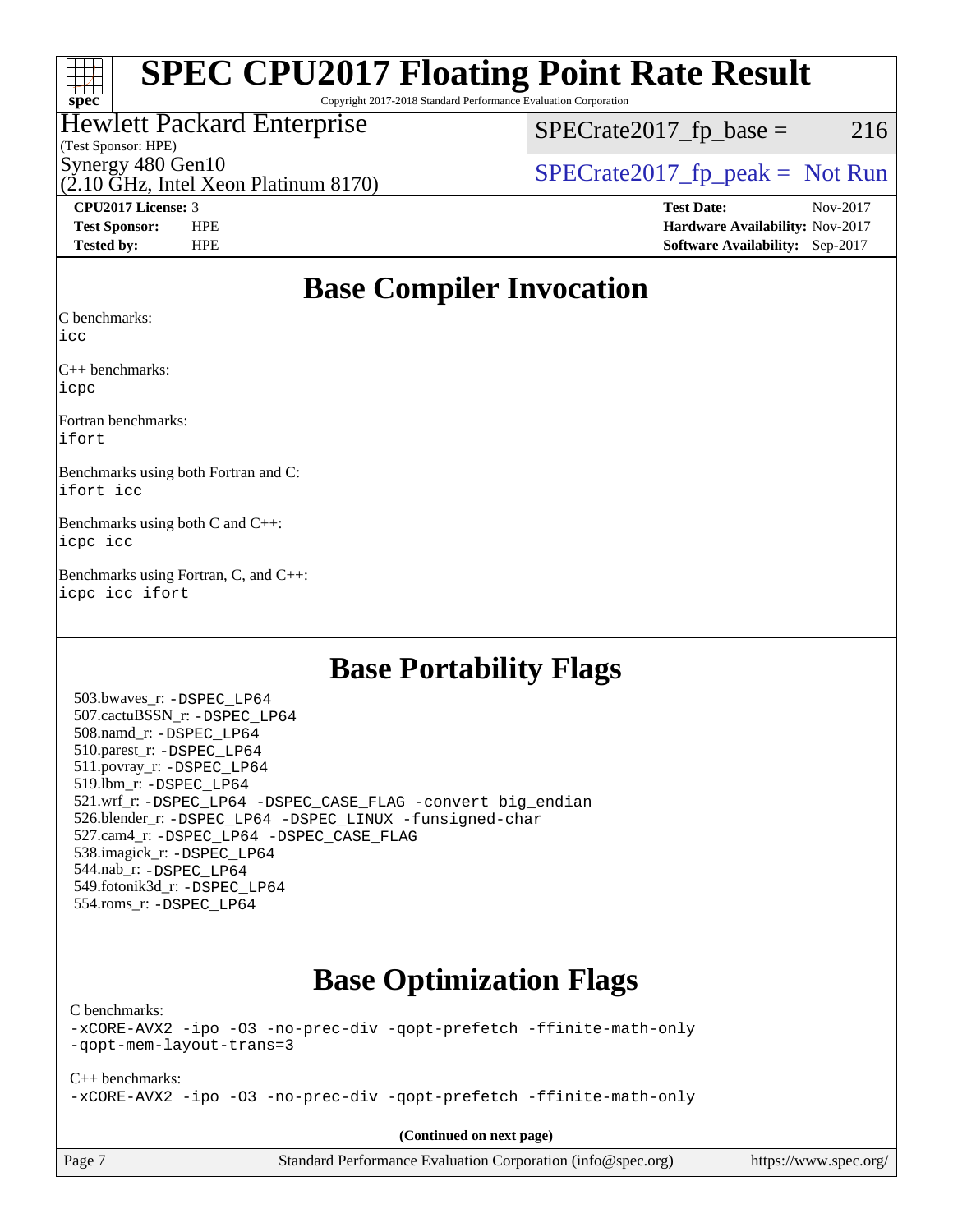# **[spec](http://www.spec.org/)**

# **[SPEC CPU2017 Floating Point Rate Result](http://www.spec.org/auto/cpu2017/Docs/result-fields.html#SPECCPU2017FloatingPointRateResult)**

Copyright 2017-2018 Standard Performance Evaluation Corporation

### Hewlett Packard Enterprise

(Test Sponsor: HPE)

 $SPECTate2017<sub>fr</sub> base = 216$ 

(2.10 GHz, Intel Xeon Platinum 8170)

Synergy 480 Gen10<br>  $SPECrate2017$  fp\_peak = Not Run

**[CPU2017 License:](http://www.spec.org/auto/cpu2017/Docs/result-fields.html#CPU2017License)** 3 **[Test Date:](http://www.spec.org/auto/cpu2017/Docs/result-fields.html#TestDate)** Nov-2017 **[Test Sponsor:](http://www.spec.org/auto/cpu2017/Docs/result-fields.html#TestSponsor)** HPE **[Hardware Availability:](http://www.spec.org/auto/cpu2017/Docs/result-fields.html#HardwareAvailability)** Nov-2017 **[Tested by:](http://www.spec.org/auto/cpu2017/Docs/result-fields.html#Testedby)** HPE **[Software Availability:](http://www.spec.org/auto/cpu2017/Docs/result-fields.html#SoftwareAvailability)** Sep-2017

### **[Base Optimization Flags \(Continued\)](http://www.spec.org/auto/cpu2017/Docs/result-fields.html#BaseOptimizationFlags)**

[C++ benchmarks](http://www.spec.org/auto/cpu2017/Docs/result-fields.html#CXXbenchmarks) (continued):

[-qopt-mem-layout-trans=3](http://www.spec.org/cpu2017/results/res2018q1/cpu2017-20171212-01858.flags.html#user_CXXbase_f-qopt-mem-layout-trans_de80db37974c74b1f0e20d883f0b675c88c3b01e9d123adea9b28688d64333345fb62bc4a798493513fdb68f60282f9a726aa07f478b2f7113531aecce732043)

[Fortran benchmarks](http://www.spec.org/auto/cpu2017/Docs/result-fields.html#Fortranbenchmarks):

[-xCORE-AVX2](http://www.spec.org/cpu2017/results/res2018q1/cpu2017-20171212-01858.flags.html#user_FCbase_f-xCORE-AVX2) [-ipo](http://www.spec.org/cpu2017/results/res2018q1/cpu2017-20171212-01858.flags.html#user_FCbase_f-ipo) [-O3](http://www.spec.org/cpu2017/results/res2018q1/cpu2017-20171212-01858.flags.html#user_FCbase_f-O3) [-no-prec-div](http://www.spec.org/cpu2017/results/res2018q1/cpu2017-20171212-01858.flags.html#user_FCbase_f-no-prec-div) [-qopt-prefetch](http://www.spec.org/cpu2017/results/res2018q1/cpu2017-20171212-01858.flags.html#user_FCbase_f-qopt-prefetch) [-ffinite-math-only](http://www.spec.org/cpu2017/results/res2018q1/cpu2017-20171212-01858.flags.html#user_FCbase_f_finite_math_only_cb91587bd2077682c4b38af759c288ed7c732db004271a9512da14a4f8007909a5f1427ecbf1a0fb78ff2a814402c6114ac565ca162485bbcae155b5e4258871) [-qopt-mem-layout-trans=3](http://www.spec.org/cpu2017/results/res2018q1/cpu2017-20171212-01858.flags.html#user_FCbase_f-qopt-mem-layout-trans_de80db37974c74b1f0e20d883f0b675c88c3b01e9d123adea9b28688d64333345fb62bc4a798493513fdb68f60282f9a726aa07f478b2f7113531aecce732043) [-nostandard-realloc-lhs](http://www.spec.org/cpu2017/results/res2018q1/cpu2017-20171212-01858.flags.html#user_FCbase_f_2003_std_realloc_82b4557e90729c0f113870c07e44d33d6f5a304b4f63d4c15d2d0f1fab99f5daaed73bdb9275d9ae411527f28b936061aa8b9c8f2d63842963b95c9dd6426b8a) [-align array32byte](http://www.spec.org/cpu2017/results/res2018q1/cpu2017-20171212-01858.flags.html#user_FCbase_align_array32byte_b982fe038af199962ba9a80c053b8342c548c85b40b8e86eb3cc33dee0d7986a4af373ac2d51c3f7cf710a18d62fdce2948f201cd044323541f22fc0fffc51b6)

[Benchmarks using both Fortran and C](http://www.spec.org/auto/cpu2017/Docs/result-fields.html#BenchmarksusingbothFortranandC):

[-xCORE-AVX2](http://www.spec.org/cpu2017/results/res2018q1/cpu2017-20171212-01858.flags.html#user_CC_FCbase_f-xCORE-AVX2) [-ipo](http://www.spec.org/cpu2017/results/res2018q1/cpu2017-20171212-01858.flags.html#user_CC_FCbase_f-ipo) [-O3](http://www.spec.org/cpu2017/results/res2018q1/cpu2017-20171212-01858.flags.html#user_CC_FCbase_f-O3) [-no-prec-div](http://www.spec.org/cpu2017/results/res2018q1/cpu2017-20171212-01858.flags.html#user_CC_FCbase_f-no-prec-div) [-qopt-prefetch](http://www.spec.org/cpu2017/results/res2018q1/cpu2017-20171212-01858.flags.html#user_CC_FCbase_f-qopt-prefetch) [-ffinite-math-only](http://www.spec.org/cpu2017/results/res2018q1/cpu2017-20171212-01858.flags.html#user_CC_FCbase_f_finite_math_only_cb91587bd2077682c4b38af759c288ed7c732db004271a9512da14a4f8007909a5f1427ecbf1a0fb78ff2a814402c6114ac565ca162485bbcae155b5e4258871) [-qopt-mem-layout-trans=3](http://www.spec.org/cpu2017/results/res2018q1/cpu2017-20171212-01858.flags.html#user_CC_FCbase_f-qopt-mem-layout-trans_de80db37974c74b1f0e20d883f0b675c88c3b01e9d123adea9b28688d64333345fb62bc4a798493513fdb68f60282f9a726aa07f478b2f7113531aecce732043) [-nostandard-realloc-lhs](http://www.spec.org/cpu2017/results/res2018q1/cpu2017-20171212-01858.flags.html#user_CC_FCbase_f_2003_std_realloc_82b4557e90729c0f113870c07e44d33d6f5a304b4f63d4c15d2d0f1fab99f5daaed73bdb9275d9ae411527f28b936061aa8b9c8f2d63842963b95c9dd6426b8a) [-align array32byte](http://www.spec.org/cpu2017/results/res2018q1/cpu2017-20171212-01858.flags.html#user_CC_FCbase_align_array32byte_b982fe038af199962ba9a80c053b8342c548c85b40b8e86eb3cc33dee0d7986a4af373ac2d51c3f7cf710a18d62fdce2948f201cd044323541f22fc0fffc51b6)

[Benchmarks using both C and C++](http://www.spec.org/auto/cpu2017/Docs/result-fields.html#BenchmarksusingbothCandCXX):

[-xCORE-AVX2](http://www.spec.org/cpu2017/results/res2018q1/cpu2017-20171212-01858.flags.html#user_CC_CXXbase_f-xCORE-AVX2) [-ipo](http://www.spec.org/cpu2017/results/res2018q1/cpu2017-20171212-01858.flags.html#user_CC_CXXbase_f-ipo) [-O3](http://www.spec.org/cpu2017/results/res2018q1/cpu2017-20171212-01858.flags.html#user_CC_CXXbase_f-O3) [-no-prec-div](http://www.spec.org/cpu2017/results/res2018q1/cpu2017-20171212-01858.flags.html#user_CC_CXXbase_f-no-prec-div) [-qopt-prefetch](http://www.spec.org/cpu2017/results/res2018q1/cpu2017-20171212-01858.flags.html#user_CC_CXXbase_f-qopt-prefetch) [-ffinite-math-only](http://www.spec.org/cpu2017/results/res2018q1/cpu2017-20171212-01858.flags.html#user_CC_CXXbase_f_finite_math_only_cb91587bd2077682c4b38af759c288ed7c732db004271a9512da14a4f8007909a5f1427ecbf1a0fb78ff2a814402c6114ac565ca162485bbcae155b5e4258871) [-qopt-mem-layout-trans=3](http://www.spec.org/cpu2017/results/res2018q1/cpu2017-20171212-01858.flags.html#user_CC_CXXbase_f-qopt-mem-layout-trans_de80db37974c74b1f0e20d883f0b675c88c3b01e9d123adea9b28688d64333345fb62bc4a798493513fdb68f60282f9a726aa07f478b2f7113531aecce732043)

[Benchmarks using Fortran, C, and C++:](http://www.spec.org/auto/cpu2017/Docs/result-fields.html#BenchmarksusingFortranCandCXX)

[-xCORE-AVX2](http://www.spec.org/cpu2017/results/res2018q1/cpu2017-20171212-01858.flags.html#user_CC_CXX_FCbase_f-xCORE-AVX2) [-ipo](http://www.spec.org/cpu2017/results/res2018q1/cpu2017-20171212-01858.flags.html#user_CC_CXX_FCbase_f-ipo) [-O3](http://www.spec.org/cpu2017/results/res2018q1/cpu2017-20171212-01858.flags.html#user_CC_CXX_FCbase_f-O3) [-no-prec-div](http://www.spec.org/cpu2017/results/res2018q1/cpu2017-20171212-01858.flags.html#user_CC_CXX_FCbase_f-no-prec-div) [-qopt-prefetch](http://www.spec.org/cpu2017/results/res2018q1/cpu2017-20171212-01858.flags.html#user_CC_CXX_FCbase_f-qopt-prefetch) [-ffinite-math-only](http://www.spec.org/cpu2017/results/res2018q1/cpu2017-20171212-01858.flags.html#user_CC_CXX_FCbase_f_finite_math_only_cb91587bd2077682c4b38af759c288ed7c732db004271a9512da14a4f8007909a5f1427ecbf1a0fb78ff2a814402c6114ac565ca162485bbcae155b5e4258871) [-qopt-mem-layout-trans=3](http://www.spec.org/cpu2017/results/res2018q1/cpu2017-20171212-01858.flags.html#user_CC_CXX_FCbase_f-qopt-mem-layout-trans_de80db37974c74b1f0e20d883f0b675c88c3b01e9d123adea9b28688d64333345fb62bc4a798493513fdb68f60282f9a726aa07f478b2f7113531aecce732043) [-nostandard-realloc-lhs](http://www.spec.org/cpu2017/results/res2018q1/cpu2017-20171212-01858.flags.html#user_CC_CXX_FCbase_f_2003_std_realloc_82b4557e90729c0f113870c07e44d33d6f5a304b4f63d4c15d2d0f1fab99f5daaed73bdb9275d9ae411527f28b936061aa8b9c8f2d63842963b95c9dd6426b8a) [-align array32byte](http://www.spec.org/cpu2017/results/res2018q1/cpu2017-20171212-01858.flags.html#user_CC_CXX_FCbase_align_array32byte_b982fe038af199962ba9a80c053b8342c548c85b40b8e86eb3cc33dee0d7986a4af373ac2d51c3f7cf710a18d62fdce2948f201cd044323541f22fc0fffc51b6)

### **[Base Other Flags](http://www.spec.org/auto/cpu2017/Docs/result-fields.html#BaseOtherFlags)**

[C benchmarks](http://www.spec.org/auto/cpu2017/Docs/result-fields.html#Cbenchmarks):  $-m64 - std= c11$  $-m64 - std= c11$ [C++ benchmarks:](http://www.spec.org/auto/cpu2017/Docs/result-fields.html#CXXbenchmarks) [-m64](http://www.spec.org/cpu2017/results/res2018q1/cpu2017-20171212-01858.flags.html#user_CXXbase_intel_intel64_18.0_af43caccfc8ded86e7699f2159af6efc7655f51387b94da716254467f3c01020a5059329e2569e4053f409e7c9202a7efc638f7a6d1ffb3f52dea4a3e31d82ab) [Fortran benchmarks](http://www.spec.org/auto/cpu2017/Docs/result-fields.html#Fortranbenchmarks):  $-m64$ [Benchmarks using both Fortran and C](http://www.spec.org/auto/cpu2017/Docs/result-fields.html#BenchmarksusingbothFortranandC):  $-m64 - std= c11$  $-m64 - std= c11$ [Benchmarks using both C and C++](http://www.spec.org/auto/cpu2017/Docs/result-fields.html#BenchmarksusingbothCandCXX):  $-m64 - std= c11$  $-m64 - std= c11$ [Benchmarks using Fortran, C, and C++:](http://www.spec.org/auto/cpu2017/Docs/result-fields.html#BenchmarksusingFortranCandCXX)  $-m64 - std= c11$  $-m64 - std= c11$ The flags files that were used to format this result can be browsed at

<http://www.spec.org/cpu2017/flags/Intel-ic18.0-official-linux64.2017-10-19.html> <http://www.spec.org/cpu2017/flags/HPE-Platform-Flags-Intel-V1.2-SKX-revH.html>